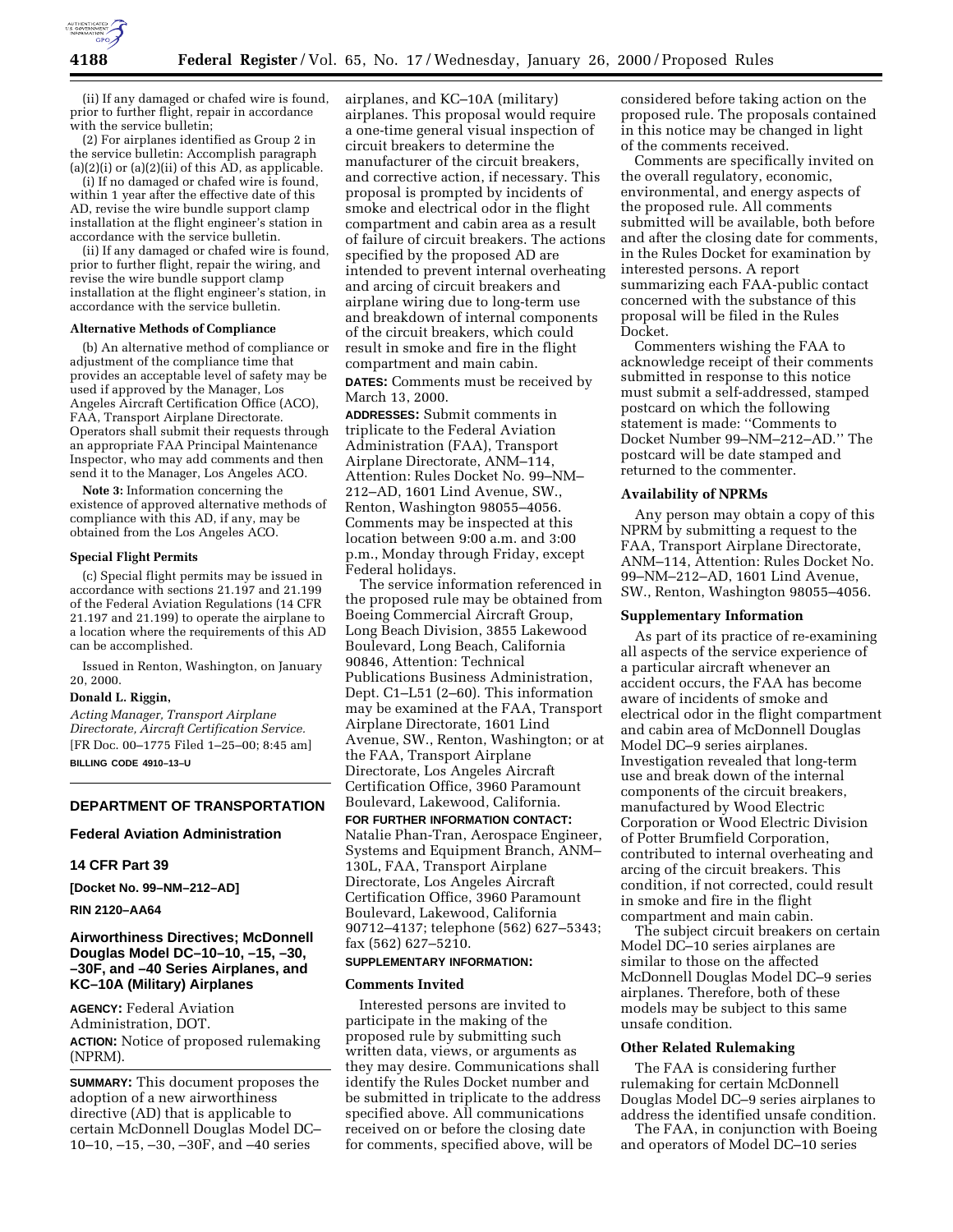airplanes, is continuing to review all aspects of the service history of those airplanes to identify potential unsafe conditions and to take appropriate corrective actions. This proposed airworthiness directive (AD) is one of a series of actions identified during that process. The process is continuing and the FAA may consider additional rulemaking actions as further results of the review become available.

# **Explanation of Relevant Service Information**

The FAA has reviewed and approved McDonnell Douglas Alert Service Bulletin DC10–24A161, dated October 29, 1999. The service bulletin describes procedures for a one-time general visual inspection of circuit breakers to determine the manufacturer of the circuit breakers, and replacement of any circuit breaker manufactured by Wood Electric Corporation or Wood Electric Division of Potter Brumfield Corporation with a new circuit breaker. Accomplishment of the actions specified in the service bulletin is intended to adequately address the identified unsafe condition.

# **Explanation of Requirements of Proposed Rule**

Since an unsafe condition has been identified that is likely to exist or develop on other products of this same type design, this proposed AD would require accomplishment of the actions specified in the service bulletin described previously, except as discussed below.

# **Differences Between Proposed AD and Service Bulletin**

Operators should note that the proposed AD would require replacement of any circuit breaker manufactured by Wood Electric Corporation or Wood Electric Division of Potter Brumfield Corporation with a new circuit breaker within 18 months after the effective date of this AD. The service bulletin recommends that the replacement should be accomplished within 12 months from the issuance of the service bulletin. In developing an appropriate compliance time for this proposed action, the FAA considered not only the degree of urgency associated with addressing the subject unsafe condition, but the availability of required parts. The FAA has determined that 18 months represents an appropriate interval of time allowable wherein an ample number of required parts will be available for modification of the U.S. fleet within the proposed compliance period. The FAA also finds that such a compliance time will not

adversely affect the safety of the affected airplanes.

# **Cost Impact**

There are approximately 412 airplanes of the affected design in the worldwide fleet. The FAA estimates that 300 airplanes of U.S. registry would be affected by this proposed AD, it would take approximately 80 work hours per airplane to accomplish the proposed inspection of the circuit breakers (over 700 installed on each airplane), and that the average labor rate is \$60 per work hour. Based on these figures, the cost impact of the proposed AD on U.S. operators is estimated to be \$1,440,000, or \$4,800 per airplane.

The cost impact figure discussed above is based on assumptions that no operator has yet accomplished any of the proposed requirements of this AD action, and that no operator would accomplish those actions in the future if this AD were not adopted.

# **Regulatory Impact**

The regulations proposed herein would not have a substantial direct effect on the States, on the relationship between the national Government and the States, or on the distribution of power and responsibilities among the various levels of government. Therefore, it is determined that this proposal would not have federalism implications under Executive Order 13132.

For the reasons discussed above, I certify that this proposed regulation (1) is not a ''significant regulatory action'' under Executive Order 12866; (2) is not a ''significant rule'' under the DOT Regulatory Policies and Procedures (44 FR 11034, February 26, 1979); and (3) if promulgated, will not have a significant economic impact, positive or negative, on a substantial number of small entities under the criteria of the Regulatory Flexibility Act. A copy of the draft regulatory evaluation prepared for this action is contained in the Rules Docket. A copy of it may be obtained by contacting the Rules Docket at the location provided under the caption **ADDRESSES**.

### **List of Subjects in 14 CFR Part 39**

Air transportation, Aircraft, Aviation safety, Safety.

# **The Proposed Amendment**

Accordingly, pursuant to the authority delegated to me by the Administrator, the Federal Aviation Administration proposes to amend part 39 of the Federal Aviation Regulations (14 CFR part 39) as follows:

# **PART 39—AIRWORTHINESS DIRECTIVES**

1. The authority citation for part 39 continues to read as follows:

**Authority:** 49 U.S.C. 106(g), 40113, 44701.

#### **§ 39.13 [Amended]**

2. Section 39.13 is amended by adding the following new airworthiness directive:

### **McDonnell Douglas:** Docket 99–NM–212– AD.

*Applicability:* Model DC–10–10, –15, –30, –30F, and –40 series airplanes, and KC–10A (military) airplanes, as listed in McDonnell Douglas Alert Service Bulletin DC10– 24A161, dated October 29, 1999; certificated in any category.

**Note 1:** This AD applies to each airplane identified in the preceding applicability provision, regardless of whether it has been modified, altered, or repaired in the area subject to the requirements of this AD. For airplanes that have been modified, altered, or repaired so that the performance of the requirements of this AD is affected, the owner/operator must request approval for an alternative method of compliance in accordance with paragraph (c) of this AD. The request should include an assessment of the effect of the modification, alteration, or repair on the unsafe condition addressed by this AD; and, if the unsafe condition has not been eliminated, the request should include specific proposed actions to address it.

*Compliance:* Required as indicated, unless accomplished previously.

To prevent internal overheating and arcing of circuit breakers and airplane wiring due to long-term use and breakdown of internal components of the circuit breakers, which could result in smoke and fire in the flight compartment and main cabin, accomplish the following:

# **Inspection and Replacement, If Necessary**

(a) Within 18 months after effective date of this AD: Perform a one-time general visual inspection of circuit breakers to determine the manufacturer of the circuit breaker in accordance with McDonnell Douglas Alert Service Bulletin DC10–24A161, dated October 29, 1999.

**Note 2:** For the purposes of this AD, a general visual inspection is defined as: ''A visual examination of an interior or exterior area, installation, or assembly to detect obvious damage, failure, or irregularity. This level of inspection is made under normally available lighting conditions such as daylight, hangar lighting, flashlight, or droplight, and may require removal or opening of access panels or doors. Stands, ladders, or platforms may be required to gain proximity to the area being checked.''

(1) If no Wood Electric Corporation or Wood Electric Division of Potter Brumfield Corporation circuit breaker is found, no further action is required by this paragraph.

(2) If any Wood Electric Corporation or Wood Electric Division of Potter Brumfield Corporation circuit breaker is found, prior to